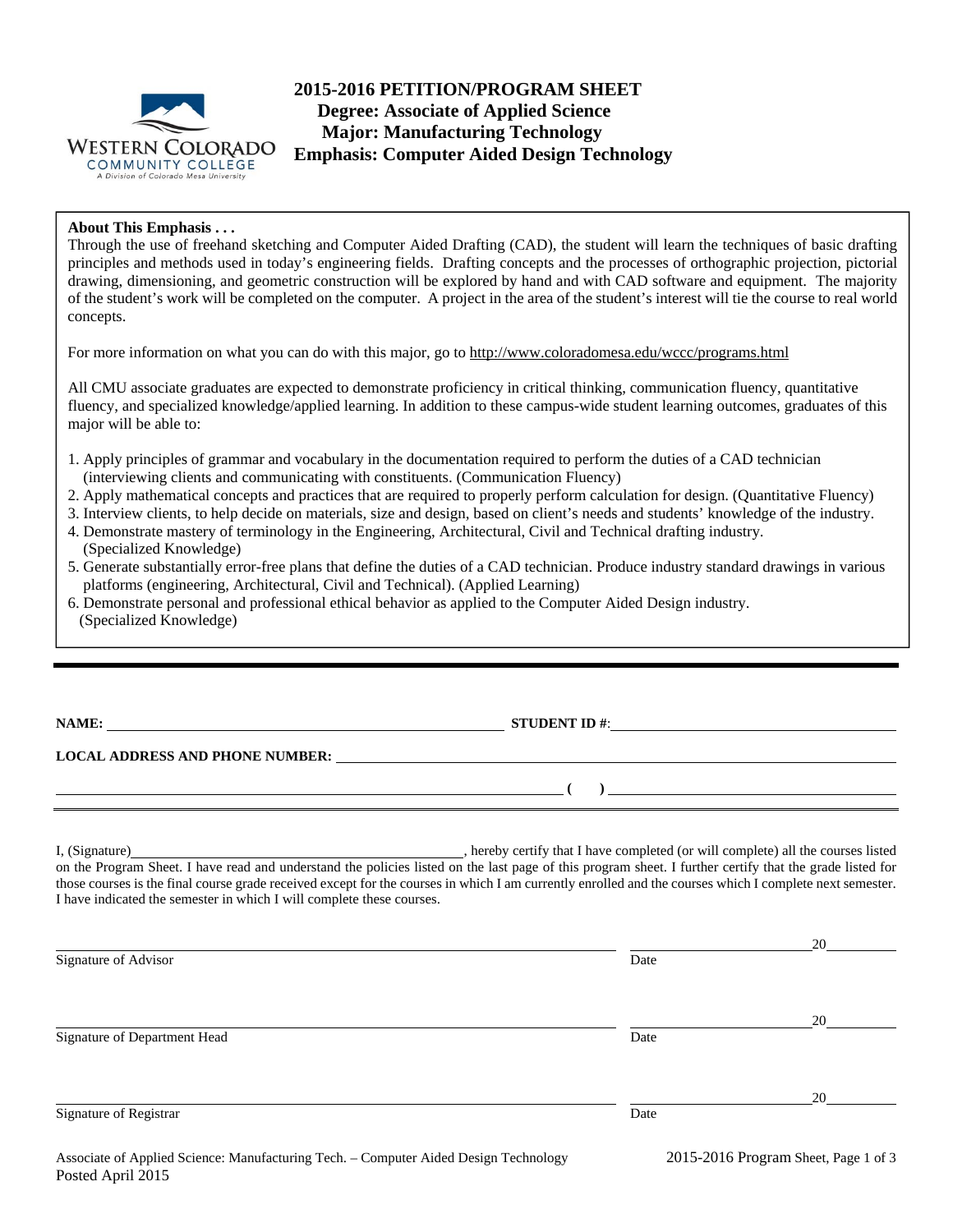#### **DEGREE REQUIREMENTS:**

- 71 semester hours total (A minimum of 16 taken at CMU in no fewer than two semesters).
- 2.00 cumulative GPA or higher in all CMU coursework and a "C" or better must be achieved in coursework toward major content area.
- Pre-collegiate courses (usually numbered below 100) cannot be used for graduation.
- A student must follow the CMU graduation requirements either from 1) the program sheet for the major in effect at the time the student officially declares a major; or 2) a program sheet for the major approved for a year subsequent to the year during which the student officially declares the major and is approved for the student by the department head. Because a program may have requirements specific to the degree, the student should check with the faculty advisor for additional criteria. It is the student's responsibility to be aware of, and follow, all requirements for the degree being pursued. Any exceptions or substitutions must be approved by the student's faculty advisor and Department Head.
- When filling out the program sheet a course can be used only once.
- See the "Undergraduate Graduation Requirements" in the catalog for additional graduation information.

#### **ESSENTIAL LEARNING REQUIREMENTS** (Minimum 15

semester Hours) See the current catalog for a list of courses that fulfill the requirements below. If a course is on the Essential Learning list of options and a requirement for your major, you must use it to fulfill the major requirement and make a different selection within the Essential Learning requirement. The Essential Learning capstone course and corequisite Essential Speech course (required for bachelor's degrees) cannot be used as options for the below requirements.

| Course No Title                                                                                     |    | Sem.hrs Grade Term/Trns |
|-----------------------------------------------------------------------------------------------------|----|-------------------------|
| <b>Communication</b> (6 semester hours)                                                             |    |                         |
| <b>ENGL 111 English Composition</b>                                                                 | 3  |                         |
| <b>ENGL 112 English Composition</b>                                                                 | 3  |                         |
| <b>OR</b>                                                                                           |    |                         |
| ENGL 111 English Composition and                                                                    | 3  |                         |
| SPCH 101 Interpersonal Communication or                                                             | 3  |                         |
| SPCH 102 Speechmaking                                                                               | 3  |                         |
| <b>Mathematics Minimum Math 107 Career Mathematics (Minimum 3)</b><br>semester hours)               |    |                         |
| MATH 113 College Algebra**                                                                          | 4* |                         |
| *3 credits apply to the Essential Learning requirements and 1 credit<br>applies to elective credit. |    |                         |

**Social Sciences, Natural Science, Fine Arts or Humanities** (Minimum 6 semester hours)

\*\*Required for this degree.

\*\*\*Please see your advisor for requirements specific to this program.

Course No Title Sem.hrs Grade Term/Trns

#### **WELLNESS REQUIREMENT** (2 semester hours)

| <b>KINE 100</b> | Health and Wellness |  |  |
|-----------------|---------------------|--|--|
| KINA            |                     |  |  |

#### **ASSOCIATE OF APPLIED SCIENCE: MANUFACTURING TECHNOLOGY COURSE REQUIREMENTS**

(54 semester hours)

| <b>Core Classes</b> |                                  |   |  |
|---------------------|----------------------------------|---|--|
| CADT 101            | Introduction to Computers        | 1 |  |
| <b>CONC 104</b>     | Architectural/Civil Print        |   |  |
|                     | Reading                          | 2 |  |
| CADT 106            | Computer Aided Design            | 3 |  |
| CADT <sub>107</sub> | <b>Advanced Computer Aided</b>   |   |  |
|                     | Design                           | 3 |  |
| CADT <sub>108</sub> | CAD - Mechanical                 | 3 |  |
| CADT <sub>109</sub> | CAD – Mechanical Advanced        | 3 |  |
| CADT <sub>110</sub> | <b>CAD</b> Application           | 4 |  |
|                     |                                  |   |  |
| CADT 210            | Project                          | 3 |  |
| CADT <sub>130</sub> | $CAD$ – Civil                    | 3 |  |
| <b>CADT 135</b>     | CAD – Civil II                   | 3 |  |
| CADT <sub>140</sub> | CAD – Architectural Theory       | 2 |  |
| <b>CADT 141</b>     | Structural Materials             | 3 |  |
| CADT <sub>142</sub> | CAD – Residential Architecture 3 |   |  |
| CADT <sub>143</sub> | CAD – Commercial                 |   |  |
|                     | Architecture                     | 3 |  |
| <b>MAMT</b> 101     | Introduction to Manufacturing    | 2 |  |
| <b>MAMT</b> 105     | Print Reading/Sketching          | 2 |  |
| <b>MAMT</b> 106     | Geometric Tolerancing            | 2 |  |
| <b>MAMT 115</b>     | Introduction to Machine Shop     | 3 |  |
| OR                  |                                  |   |  |
| <b>WELD 151</b>     | Introduction to Welding          | 3 |  |

**Electives** (6 semester hours-may need advisors approval) \*MATH 113 College Algebra 1

\_\_\_\_\_\_ \_\_\_\_ \_\_\_\_\_\_\_\_\_\_\_\_\_\_\_\_\_\_\_\_\_\_\_\_ \_\_\_\_ \_\_\_\_\_ \_\_\_\_\_\_\_\_ \_\_\_\_\_\_ \_\_\_\_ \_\_\_\_\_\_\_\_\_\_\_\_\_\_\_\_\_\_\_\_\_\_\_\_ \_\_\_\_ \_\_\_\_\_ \_\_\_\_\_\_\_\_